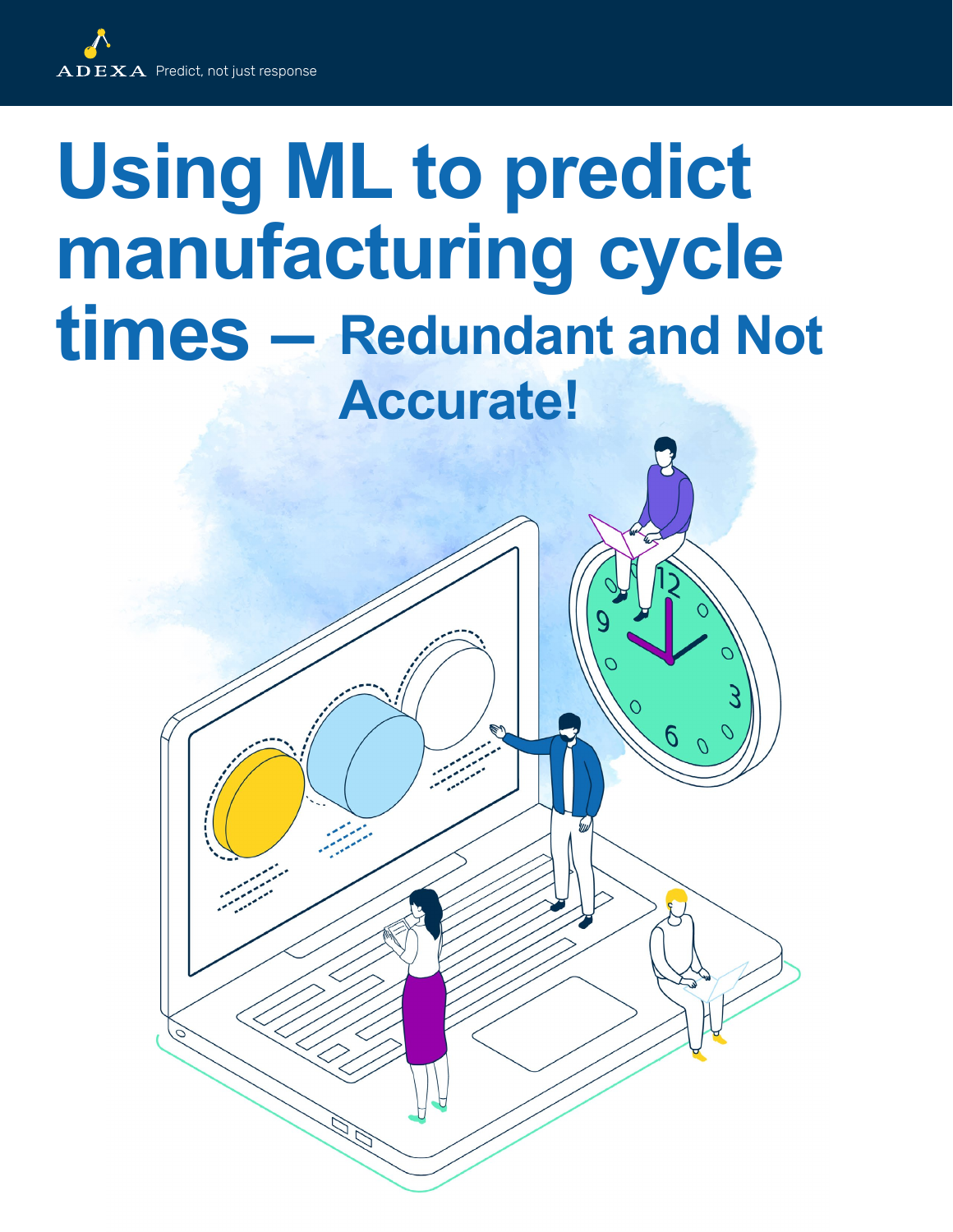Many S&OP vendors are now using Machine Learning (ML) in order to estimate manufacturing cycle times. In this paper we argue that in the presence of an accurate model of the supply chain (a digital Twin), there is no need for this and it can actually be a misleading exercise. ML can be used for so much more and for areas where we lack mathematical and deterministic techniques to exactly figure out what the cycle times are.

More importantly we need to have the capability to influence and control cycle times depending on customer priorities, products and other factors.

Before we get into why ML is not a good tool for cycle time prediction, let's look at how ML works. It essentially looks at the examples in the past and remembers patters that create a certain value for the variable in question. In this case the cycle time.

For example, it takes into account the number of customers, number of orders, products etc. and tries to estimate what the cycle time would be for a particular customer or product. This is a silly way of doing it. Because what you have done in the past is not necessarily an optimal way of doing it in the future.

## **Using the same cycle times of the past does not improve your future cycle times. It merely reinforces poor practices of the past.**

Furthermore, how would ML help you to change or lower your cycle times when there is a need for it? You may have the need to define a lower cycle times for certain customers and products and not so low for others? How do you constantly improve your cycle times if you keep imposing old practices and "learn" from it?

Moreover, if you are in an environment where your product mix is changing all the time then your ML algorithm may not even have enough data and examples of the past to be able to give you a reliable result.

Given all of the above shortcomings, why do most S&OP companies use this approach? It is simple, they do not have an accurate model of the factory or the supply chain (i.e. the digital twin).

They represent equipment with a bucket. This is not any different than a spreadsheet type of modeling. They assume you can do so many units per day or per week in that bucket. But we know that capacity for 100 units of product B may be enough for even 10 units of product C.



**"S&OP Vendors do NOT have a true digital twin of the supply chain to properly represent the** *look* **and** *behavior* **of resources, factories, suppliers, orders or the entire supply chain."**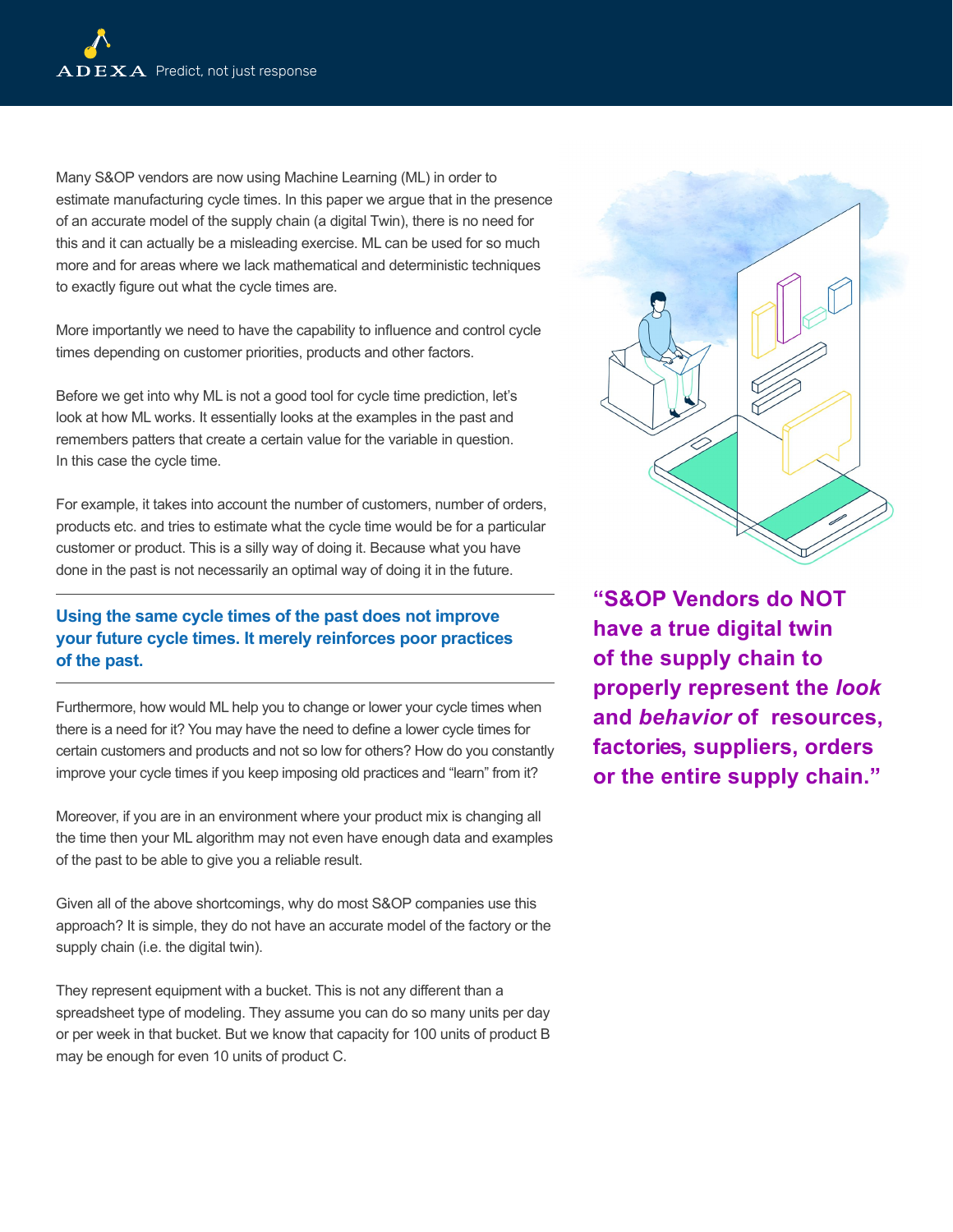Now multiply this by hundreds, if not thousands, of products and try to use units per bucket as a measure of your capacity. Does this give you a reliable cycle time? Of course not. So, since they have a rough model of the supply chain at a high level, they try to guess the cycle times using machine learning. Not a good idea!

On the other hand, if the system can model the resources accurately including changeover times, processing times, setup times, operator skill levels, speed and capacity of each equipment for batching and parallel processing, then we can precisely predict the cycle time of each order in the future. *Cycle times are simply an outcome of the planning algorithm* that is trying to optimize the following factors.

**Cycle times** (minimize)

**Resource Utilization** (maximize)

## **Service Level** (maximize)

Their relationship is shown in the diagram below. As you can see depending on the mix of products, as the WIP increase it contributes to higher utilization until all the bottleneck resources reach 100%. Beyond that there is no need to add WIP because it would only increase cycle times and hurt delivery performance.

The mathematical algorithms that we have developed based on queuing theory decides what is the best time to release orders or lots (i.e. the optimal WIP and mix of products) such that the three factors above are optimized. This is indicated in the diagram as the optimal region.

Adexa also enables the users to control to enforce certain lower and upper limits of cycle times depending on the product, customers, sub-routing and routing of each order or lot. The operating region can move left or right, up and down, by the users, for each customer or product to get the desired cycle time, service level and resource utilization.

In conclusion, having a precise and accurate model combined with optimization algorithms to determine and control cycle times in the future eliminate the need for the use of guess work or ML techniques just because a good model of the supply chain is missing.

## **Other Uses of AI/ML in Supply Chain Planning**

At Adexa we have been using AI since 1998 for search strategies such as constraint propagation and Taboo search as well as expert system technology for adapting to the supply chain policies. These techniques fall in three categories of Self-Correcting (Models of Supply Chain), Self-Improving (policies) and Self-Optimizing (algorithms).